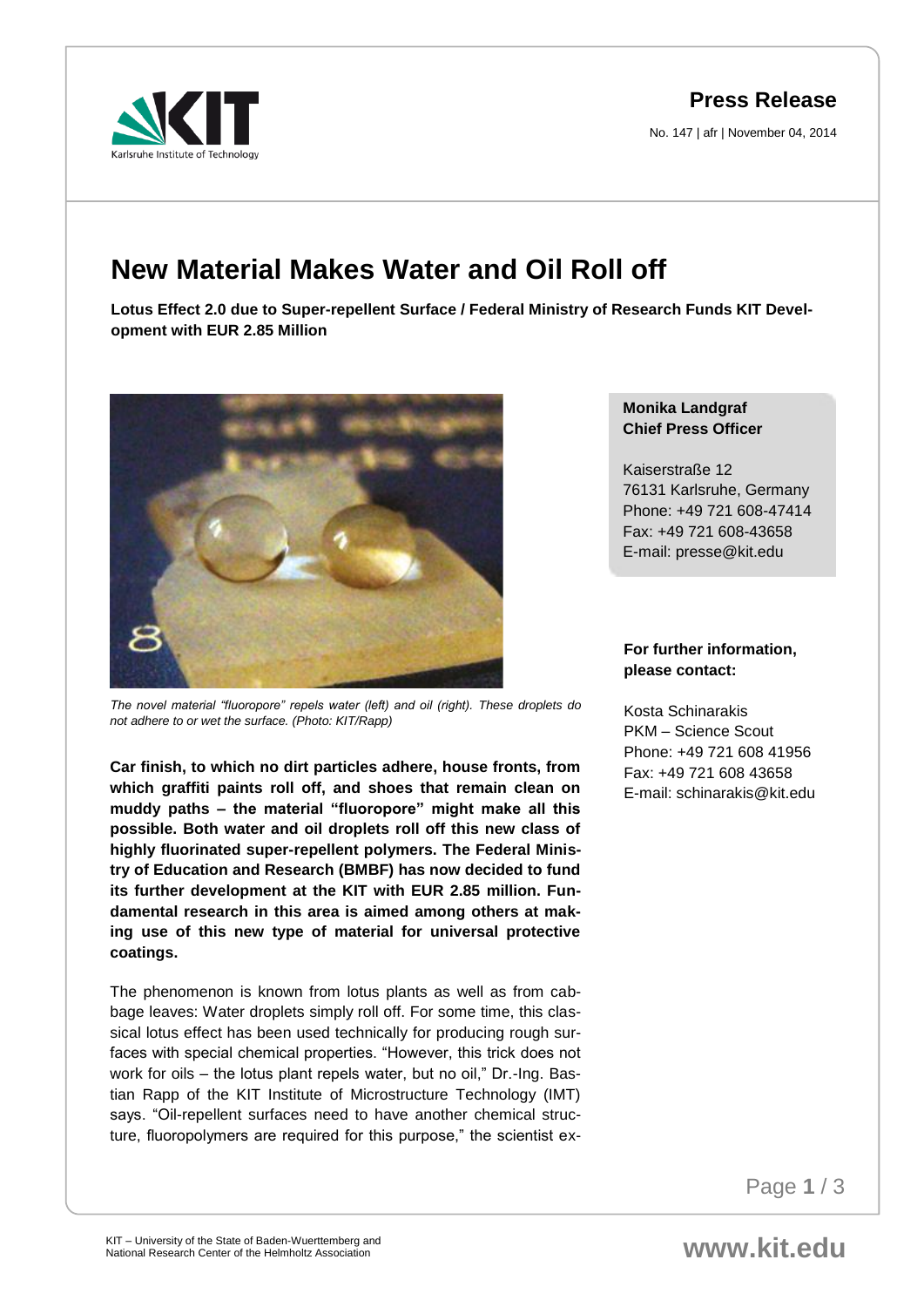

plains. Fluoropolymers are high-performance plastics with a high heat resistance and chemical stability. Teflon, the known anti-stick coating material for frying pans, belongs to this category of substances.

"When combining the chemical properties of fluoropolymers with the roughness of the lotus plant, surfaces are obtained, from which both water and oil droplets will roll off," Rapp says. He has already succeeded in producing such super-repellent surfaces with the lotus 2.0 effect in the laboratory. In practical use, however, they turned out to have an insufficient stability. A big problem is sensitivity to abrasion. Rapp therefore works on developing a new class of fluorinated polymers, from which water and oil roll off and which are far more robust in practical application. These polymers, called "fluoropore", are to possess the lotus 2.0 effect on nearly any surfaces.

The research project of the young KIT scientist was recently successful in the NanoMatFutur competition for young scientists launched by the Federal Ministry of Education and Research (BMBF). Rapp's project "Fluoropore – chemically inert, micro- to nanoporous 'teflon' with an adjustable wetting behavior" is granted EUR 2.85 million for the establishment of a young investigator group in the next four years. By the NanoMatFutur competition, the BMBF supports highly qualified young scientists in the areas of materials research and nanotechnology. Funds are granted to applicationoriented fundamental research projects with a high industrial implementation potential.

With "fluoropore", universal protective coatings against any type of staining can be produced. An example is a coating of car window panes to prevent water from condensing and freezing in winter. Other examples are fine-pore screens, whose chemistry and structure allow for the separation of oil/water mixtures used as cooling lubricants in processing industry.

In the young investigator group headed by mechanical engineer Rapp, chemical process engineers and experts of organic chemistry, materials chemistry, and process technology work on the development of the new material. "At the KIT Institute of Microstructure Technology and its Karlsruhe Nano Micro Facility, we can use a large variety of analysis and structurization methods for our work, for example, scanning force and scanning electron microscopes," Rapp emphasizes.